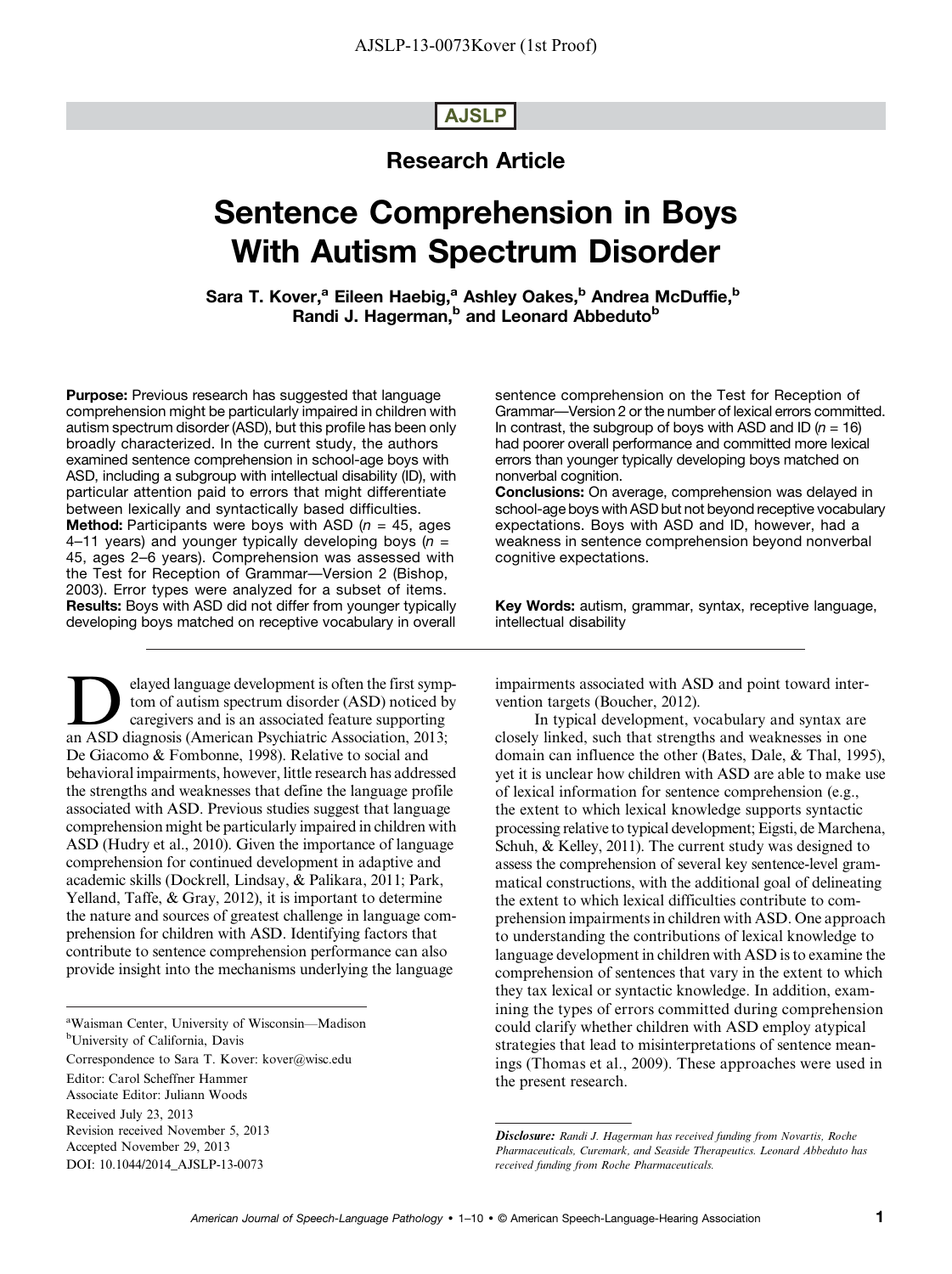#### Previous Research on Sentence Comprehension and Related Skills in Children With ASD

Research on sentence comprehension in children with ASD is sparse; however, a few studies have examined related skills, including aspects of syntax and its link to lexical learning. Roberts, Rice, and Tager-Flusberg (2004) found that a subgroup of children with ASD had deficits in both receptive vocabulary and expressive syntactic skills, with poor production of third person singular and past tense finite markers. Eigsti, Bennetto, and Dadlani (2007) identified syntactic deficits in the spontaneous expressive language of young children with ASD relative to children with Down syndrome and children with typical development, who were matched on receptive vocabulary. In addition, Eigsti and Bennetto (2009) found that children with ASD had deficits in grammatical judgment abilities compared to children with typical development, matched on chronological age and IQ. Whether and how these syntactic problems may manifest in sentence comprehension remains to be determined.

One mechanism by which syntactic knowledge is known to support lexical acquisition in typical development is syntactic bootstrapping, in which the meaning of a novel verb is inferred, in part, from the sentence frame in which it appears (Gleitman, 1990; Naigles, 1990). Syntactic bootstrapping has been studied in children with ASD. Naigles, Kelty, Jaffery, and Fein (2011) found that 17 young children with ASD displayed syntactic bootstrapping in that they interpreted novel verbs in transitive sentences as having causative meanings. Naigles et al. provided evidence for the presence of abstract syntactic knowledge in children with ASD and demonstrated that the development of vocabulary and syntax comprehension are related in these children, as in typical development. Nonetheless, their study failed to offer clues as to the ways in which vocabulary or syntax affect language comprehension for children with ASD.

Sentence comprehension in children with ASD. Contrasting performance on reversible and nonreversible sentences can yield insight into the relative contributions of lexical and syntactic processing. Reversible sentences are ones in which the lexical constituents can play the role of either agent or patient equally well (e.g., "The girl pushes the boy," or vice versa), such that syntactic knowledge of word order constraints must be used to correctly assign thematic roles to the subject and object when discerning the meaning of the sentence. In nonreversible sentences semantic cues alone may be sufficient to scaffold interpretation independently of syntax (e.g., "The mother holds the baby"). For many children with language impairments, comprehension of reversible forms might be uniquely challenging (Oakes, Kover, & Abbeduto, 2013). Oakes et al. (2013) found that adolescents with Fragile X syndrome or Down syndrome had poorer performance than typically developing children matched on nonverbal cognitive ability for reversible subject–verb– object (SVO) sentences (e.g., "The boy chased the girl"), but not for nonreversible four-element sentences (e.g., sentences with a compound object composed of two inanimate nouns, as in "The boy threw the ball and the glove"), suggesting that they had special difficulty using syntactic, but not lexical, cues. Assessment of nonreversible and reversible sentences in children with ASD could likewise indicate whether lexical or syntactic difficulties lead to problems in sentence comprehension.

Early work on the sentence comprehension abilities of children with autism pointed to impairments over and above receptive vocabulary level. Prior and Hall (1979) reported that the comprehension of nonreversible sentences by children with autism was poorer than that of typically developing children matched on receptive vocabulary. Children with autism also tended to have poorer comprehension on reversible sentences than expected on the basis of their receptive language (Paul, Fischer, & Cohen, 1988; Tager-Flusberg, 1981). It is interesting, however, that children with autism have demonstrated the requisite syntactic knowledge of word order but failed to make use of semantic strategies (i.e., not attaining better performance for probable vs. neutral events; "The mom holds the baby" vs. "The duck chases the goose"), indicating that deficits in lexical knowledge might be contributing to sentence comprehension difficulties (Paul et al., 1988; Tager-Flusberg, 1981). In a similar vein, Swensen, Kelley, Fein, and Naigles (2007) found that 10 boys with ASD could interpret reversible transitive SVO sentences in an eye gaze paradigm, again documenting the use of word order as a comprehension strategy. On the whole, these studies suggest that sentence comprehension is a challenge for children with ASD but that the underlying impairment may be lexical rather than syntactic.

Children with ASD and intellectual disability. The limited research on sentence comprehension in children with ASD has largely focused on individuals with intellectual abilities in the typical range. Moreover, the few studies that have examined individuals with ASD and comorbid intellectual disability (ID; i.e., an IQ of 70 or below) have failed to take nonverbal cognitive ability into account, despite the fact that it is an important correlate of language ability in children with ASD (Ellis Weismer, Lord, & Esler, 2010). These practices have led to a critical gap in the literature because about 25% of children with ASD have a co-occurring ID (Chakrabarti & Fombonne, 2001; Kim et al., 2011). In addition, scholars have estimated that  $8\% - 28\%$  of children with ID also have ASD (Bryson, Bradley, Thompson, & Wainwright, 2008; De Bildt et al., 2004). The little research that does exist suggests that language skills in children with ASD and ID tend to be lower than nonverbal cognitive expectations, with greater deficits in receptive than expressive language (Ellis Weismer et al., 2010; Maljaars, Noens, Scholte, & van Berckelaer-Onnes, 2012). In the present study, therefore, we examined sentence comprehension in a heterogeneous sample of boys with ASD and separately studied the performance of the subgroup of boys with ASD whose cognitive abilities were in the ID range.

#### Current Study

We examined lexical and syntactic aspects of sentence comprehension by testing overall sentence comprehension;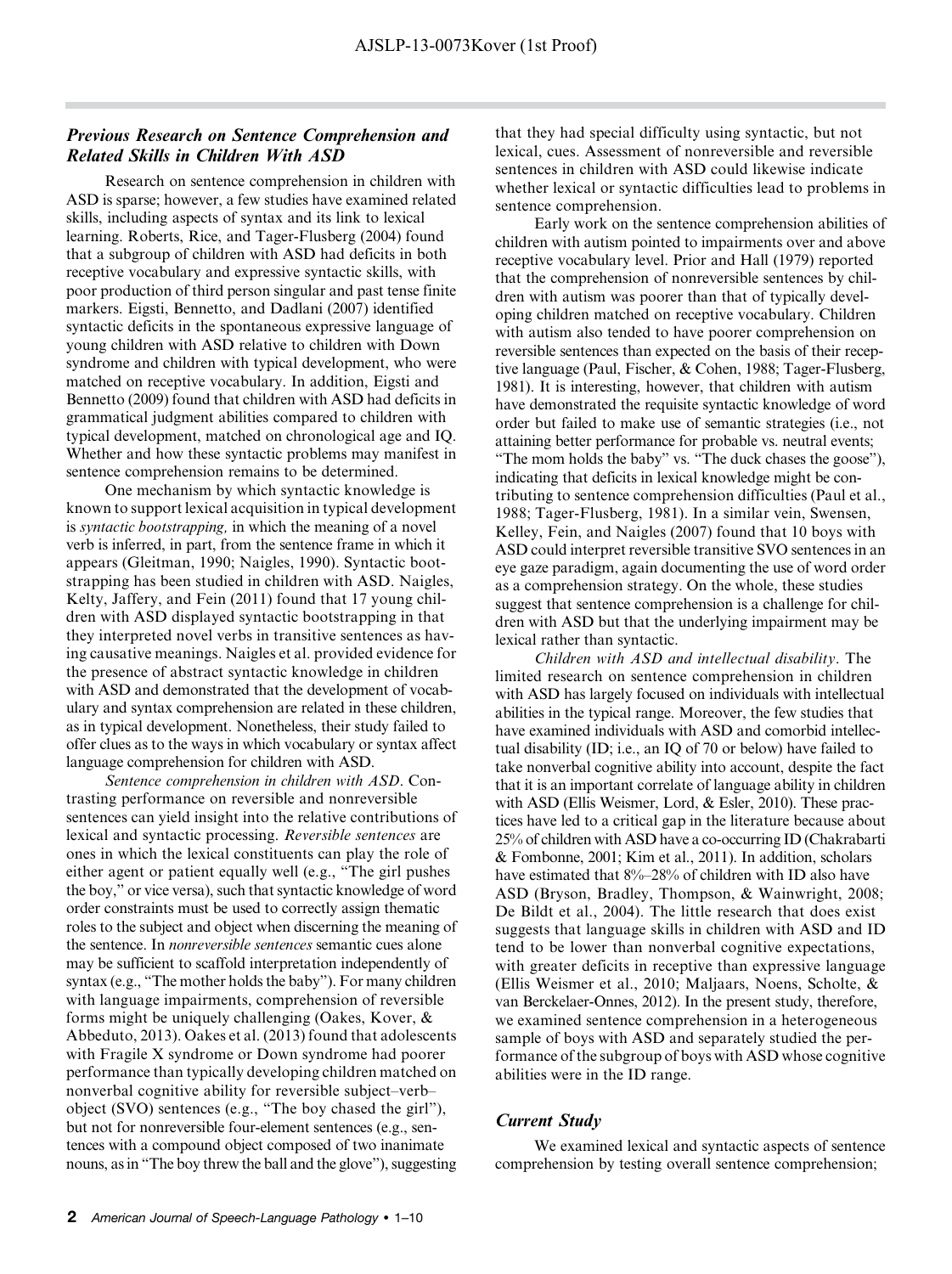the number of lexical errors made during sentence comprehension; and the types of errors committed for nonreversible and reversible SVO sentences, which differ in the extent to which syntactic knowledge is necessary for successful comprehension. Based only on a small subset of items, this latter analysis was exploratory in nature with the goal of providing some initial evidence as to whether a profile of relative weakness in lexical or syntactic knowledge might better characterize children with ASD. We compared the performance of a relatively large, heterogeneous sample of school-age boys with ASD to typically developing boys matched on receptive vocabulary. Only boys were included because of the increased prevalence of ASD in males and the desire to match the groups on gender. Given the dearth of research on sentence comprehension in children with ASD and ID, we also separately report on a subgroup of participants with ASD and ID. In summary, we addressed the following four research questions:

> Research Question 1: Do boys with ASD have deficits in sentence comprehension relative to boys with typical development matched on receptive vocabulary ability? Research Question 2: Do boys with ASD make more lexical errors than boys with typical development? Research Question 3: Are differences in error patterns for boys with ASD and boys with typical development displayed on nonreversible and reversible sentences? Research Question 4: How do boys with ASD and ID differ from boys with typical development matched on nonverbal cognitive ability in their sentence comprehension?

#### Method

#### **Participants**

Participants (45 boys with ASD, ages 4–11 years, and 45 boys with typical development, ages 2–6 years) were selected from a larger study on word learning and language development in boys with neurodevelopmental disorders (Kover, McDuffie, Hagerman, & Abbeduto, 2013; McDuffie, Kover, Hagerman, & Abbeduto, 2013), which included 61 boys with ASD and 59 boys with typical development. Participants with ASD were recruited both nationally and locally to each of two sites (one on the West coast and one in the Midwest) using university recruitment registries, postings to Internet websites and Listservs, magazine advertisements, and postings at conferences and meetings. Participants with typical development were largely recruited locally using university research registries, community postings, flyers at local early childhood centers, and family referrals. All participants were native English speakers and lived with their biological mothers. According to parental report, all participants used speech as their primary means of communication; had a minimum of 10 spoken words; no more than a mild hearing loss; and no uncorrected visual, sensory, or physical impairment that would affect performance. Parents of each participant with ASD provided documentation confirming a clinical or educational community diagnosis of ASD as

well as molecular genetic testing ruling out Fragile X syndrome. Parents of participants with typical development reported that their child was not receiving special education services at the time of enrollment. Approximately 75% of participants with ASD and participants with typical development were Caucasian. The largest remaining categories were Hispanic (8%), African American (6%), and Asian (5%), with an additional 6% of participants described as African American/Hispanic, American Indian or Alaskan Native, or Other. In terms of education, 64% of mothers of participants with ASD had an associate, technical, or higher degree compared to 88% of mothers of participants with typical development. Median family income on a rating scale defined in \$25,000 increments was \$75,000–\$100,000 for both participants with ASD and for typically developing participants. Written informed consent was obtained.

The two inclusionary criteria for typically developing boys were (a) having a score at or below 11 on the Social Communication Questionnaire to screen for autism symptoms (Corsello et al., 2007), which led to the exclusion of two boys, and (b) achieving a standard score between 85 and 130 on measures of nonverbal cognition and receptive vocabulary (described below), which led to the exclusion of 12 boys. Boys with ASD received a classification of autism on the Autism Diagnostic Interview—Revised (Rutter, Le Couteur, & Lord, 2003) and an autism severity score of at least 4 on the Autism Diagnostic Observation Schedule (Lord, Rutter, DiLavore, & Risi, 2002) at their initial assessment in the project, supporting the research classification of ASD. Six boys with a community diagnosis of ASD were excluded from the present analyses because they failed to meet these Autism Diagnostic Interview—Revised and Autism Diagnostic Observation Schedule criteria. We also excluded boys who had missing data on any of the measures of interest in the present analysis. One boy with ASD was excluded because of missing data for nonverbal cognition and receptive vocabulary; nine boys with ASD were excluded because of missing data for sentence comprehension. Scores from the initial assessment for two participants in each group were missing because of noncompliance or examiner error for one or more measures and, as such, scores for all measures from a follow-up assessment, 18 months later, were used instead. Participant characteristics (at the time of the relevant assessment) are shown in Table 1. T1

#### Materials and Procedure

As part of the larger study, participants completed a variety of standardized and experimental measures of language and cognition over the course of several sessions, usually within a period of a few days. Every effort was made to use comparable strategies for facilitating the completion of the testing protocol across participants and groups, including visual schedules, breaks as needed, and so on.

Nonverbal cognition. The Brief IQ subtests of the Leiter International Performance Scale—Revised (Leiter–R; Roid & Miller, 1997) were administered to all participants. These subtests (Figure Ground, Form Completion, Sequential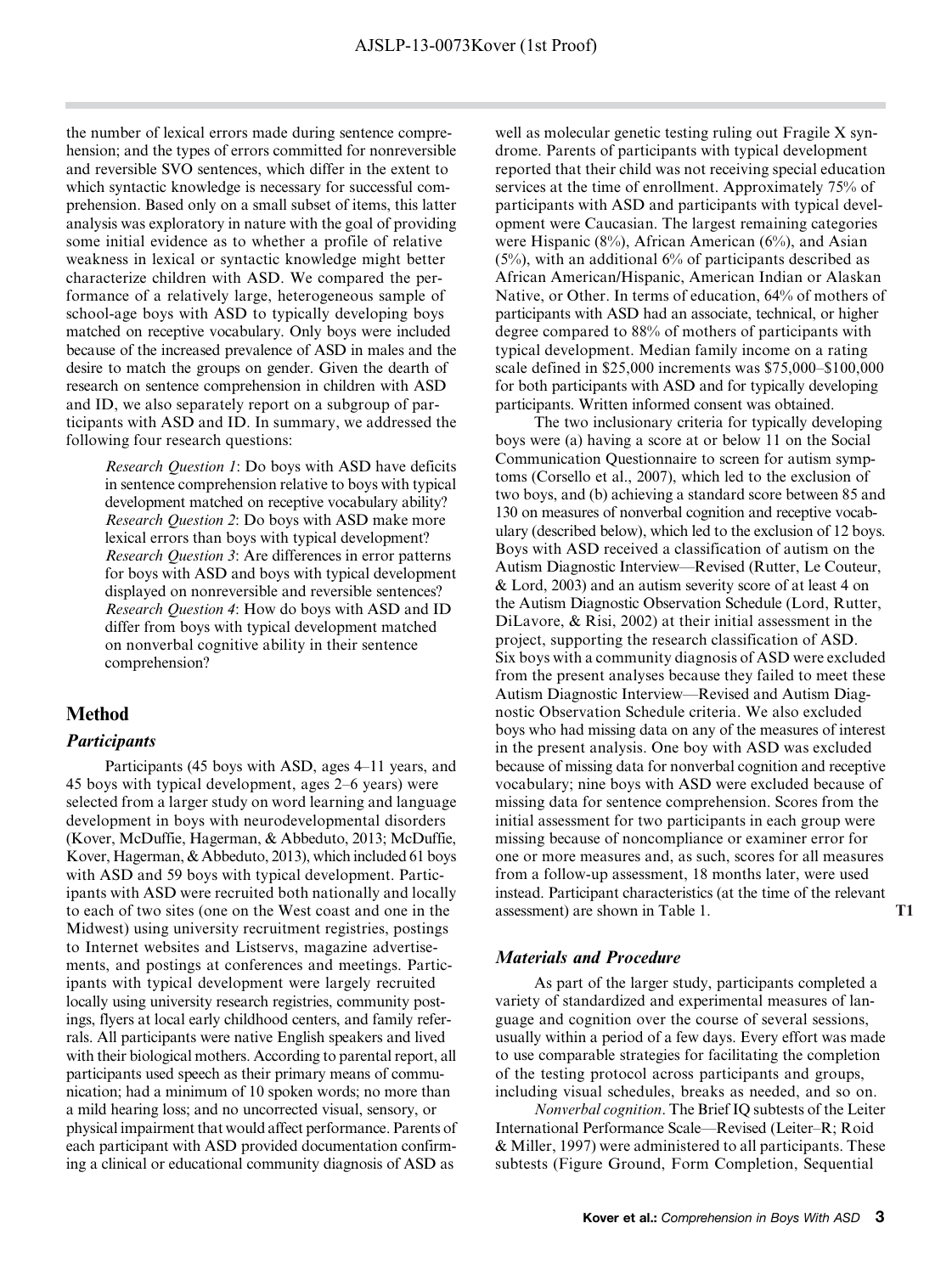#### Table 1. Participant characteristics. And the control of the control of the control of the control of the control of the control of the control of the control of the control of the control of the control of the control of

| <b>Measure</b>                     | Overall sample of boys with<br>ASD $(n = 45)$ |           |            |        | ( <i>n</i> = 45) | Boys with typical development | Subsample of boys with<br>ASD and ID $(n = 16)$ |           |           |
|------------------------------------|-----------------------------------------------|-----------|------------|--------|------------------|-------------------------------|-------------------------------------------------|-----------|-----------|
|                                    | м                                             | <b>SD</b> | Range      | М      | SD               | Range                         | М                                               | <b>SD</b> | Range     |
| Chronological age                  | 7.69                                          | 1.91      | $4 - 11$   | 3.75   | 1.07             | $2 - 6$                       | 8.03                                            | 1.73      | $5 - 11$  |
| Leiter-R nonverbal IQ              | 77.62                                         | 19.51     | $40 - 117$ | 109.29 | 11.42            | $91 - 129$                    | 57.25                                           | 9.28      | $40 - 68$ |
| Leiter-R growth score              | 467.62                                        | 16.56     | 439-510    | 455.09 | 11.24            | 429-482                       | 456.38                                          | 10.53     | 441-471   |
| PPVT-4 standard score <sup>a</sup> | 71.98                                         | 22.49     | $20 - 113$ | 114.92 | 10.18            | 89-130                        | 52.38                                           | 19.95     | $20 - 77$ |
| PPVT-4 growth score                | 123.07                                        | 28.00     | 58-186     | 122.53 | 20.50            | $82 - 164$                    | 102.69                                          | 23.35     | 58-149    |
| TROG-2 standard score <sup>b</sup> | 66.71                                         | 16.59     | $55 - 111$ | 104.44 | 15.26            | $81 - 132$                    | 57.00                                           | 5.20      | $55 - 74$ |
| TROG-2 items correct               | 28.67                                         | 21.19     | $2 - 76$   | 32.53  | 19.39            | $4 - 73$                      | 13.25                                           | 9.60      | $2 - 36$  |
| Autism severity/screener           | 7.89                                          | 1.64      | $4 - 10$   | 3.76   | 2.64             | $0 - 9$                       | 8.31                                            | 1.45      | $5 - 10$  |

Note. Autism severity scores were based on the Autism Diagnostic Observation Schedule (Gotham, Pickles, & Lord, 2009) for boys with autism spectrum disorder (ASD); autism symptom screener scores were based on the Social Communication Questionnaire for typically developing boys. ID = intellectual disability; Leiter–R = Leiter International Performance Scale—Revised; PPVT–4 = Peabody Picture Vocabulary Test—Fourth Edition; TROG–2 = Test for Reception of Grammar—Version 2.

<sup>a</sup>Standard scores for the PPVT–4 were available only for boys 2;6 (years;months) or older (i.e., 39 of the typically developing boys). <sup>b</sup>Standard scores for the TROG–2 were available only for boys 4;0 or older (i.e., 16 of the typically developing boys).

Order, and Repeated Patterns) measure fluid reasoning and visualization skills. Examiners use pantomime and nonverbal cues (i.e., facial expression) to introduce each task. No spoken responses are required from the participant; instead, answers are given by either pointing or placing shapes or cards in the correct location. The Leiter–R Brief IQ subtests yield raw scores, standard scores, and growth scores.

Receptive vocabulary. We used the Peabody Picture Vocabulary Test—Fourth Edition (PPVT–4; Dunn & Dunn, 2007) as a measure of receptive vocabulary. The PPVT–4 was administered to all participants beginning with the item consistent with the participant's estimated developmental level for participants with ASD and chronological age for typically developing participants. Participants received either the A or B version, alternating among participants in the larger study. The PPVT–4 yields raw, standard, and growth scores.

Sentence comprehension. The Test for Reception of Grammar—Version 2 (TROG–2; Bishop, 2003) is a standardized measure of receptive syntax that examines 20 specific

AQ2 syntactic constructions in their entirety. Each construction is tested with a block of four items. The participant's task is to select the one drawing out of four choices that corresponds to a sentence read aloud by the examiner. Foil drawings differ from the target drawing by either a lexical element (noun, verb, adjective) or a grammatical element (word order, function word, inflection), yielding the possibility of either lexical or syntactic errors, respectively. Consistent with the instrument's standardization, testing began at the first item (A1) and was discontinued after five consecutive failed syntactic constructions (i.e., blocks). Failure is defined as one or more incorrect responses in a block. Performance on the TROG–2 is quantified in terms of the number of blocks passed; an age-equivalent score; and, for children age 4;0 (years; months) and older, a standard score. We also summed the number of items answered correctly as the dependent variable for Research Question 1 as a way to capture variability in performance among participants who passed the same

number of blocks but displayed different response patterns (e.g., failed a block due to incorrectly answering one vs. four items).

We defined and identified lexical errors following the TROG–2 manual for Blocks A, B, D, and E (Appendix D of the manual lists lexical errors for all items in Blocks A, B, D, E, F, J, and K; see Bishop, 2003, p. 68). Lexical errors were defined as the selection of a foil that depicted a noun, verb, or adjective that differed from one in the target sentence. For Blocks A, B, D, and E, these foils showed an irrelevant noun in the subject or object position or an irrelevant verb. The subset of blocks examined for lexical errors (i.e., A, B, D, and E) was one for which data were available for all participants in the current study. We chose to focus on this subset of four blocks because it allowed us to retain all participants from the matched groups, described below, maintaining our emphasis on a heterogeneous sample of boys with ASD. This set of four blocks contains simple two-element sentences, negatives, and nonreversible and reversible three-element sentences (see Table 2). We summed T2 the number of lexical errors committed in Blocks A, B, D, and E to serve as the dependent variable for Research Question 2. Table 3 contains descriptive statistics for all T3 analyzed error types.

On the basis of their performance for Blocks A, B, D, and E, we also classified participants in terms of whether they made a "statistically abnormal (approximately 5th percentile or below)" number of lexical errors given their chronological age, as defined by the TROG–2 (Appendix C of Bishop, 2003, p. 59). In addition to the sum of lexical errors, we used this classification of participants to address Research Question 2 regarding the extent to which lexical errors were committed across groups. Note that we also replicated this dichotomy using age-equivalent scores from the PPVT–4; however, no participant from either group was ever classified as committing a statistically elevated number of lexical errors given their receptive vocabulary age-equivalent score.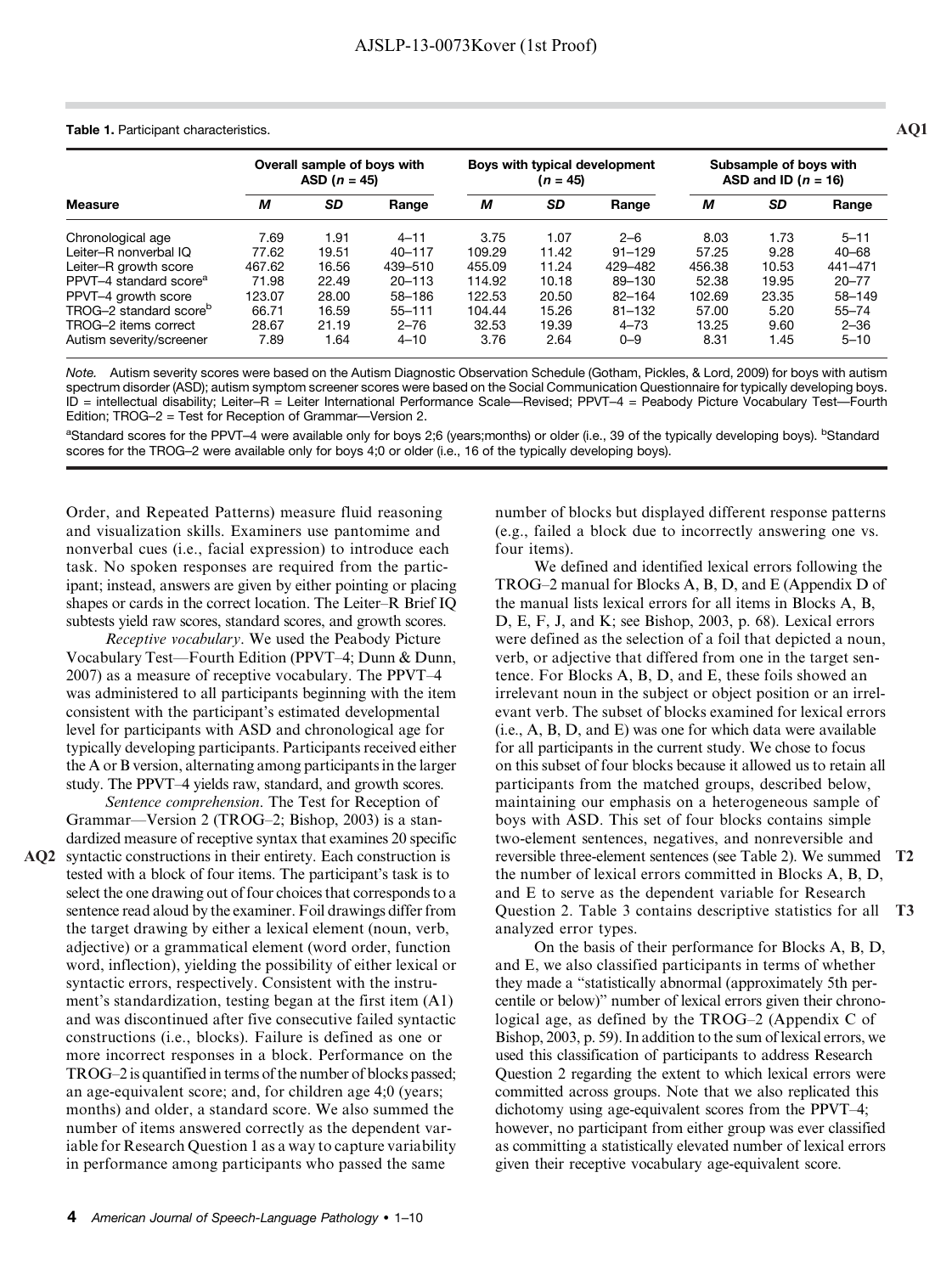Table 2. Syntactic constructions from Blocks A, B, D, and E of the TROG–2.

| <b>Block description</b>        | <b>Example</b>              |
|---------------------------------|-----------------------------|
| Two-element simple sentence     | The sheep is running.       |
| Negative (i.e., not)            | The man is not sitting.     |
| Three element nonreversible SVO | The girl pushes the box.    |
| Three element reversible SVO    | The man is chasing the dog. |

Note. Items are from The Test for Reception of Grammar*—*Version 2, by D. Bishop. Copyright 2003 by the Psychological Corporation/ Pearson, Clinical Assessment. Reprinted with permission. SVO = subject–verb–object.

To address Research Question 3, we focused on the comprehension of nonreversible and reversible sentences. Nonreversible sentences (Block D) were ones in which the AQ3 agent was animate and the patient was inanimate, with the exception of one item with an animate patient. All foils for nonreversible items were lexical (i.e., they portrayed the wrong lexical item in the subject, verb, or object position). Reversible sentences (Block E) contained animate agents and patients; potential incorrect responses were selections of either the word order foil (i.e., they portrayed the agent and patient in the reversed relationship) or a lexical error with respect to the verb or the patient. We dichotomized participants on the basis of whether they had committed one or more lexical errors in Block D or Block E and one or more word order errors in Block E. Again, we considered analyses using these variables to be exploratory because of the very small number of items on which they were based.

#### Analysis Plan

We tested differences in overall sentence comprehension performance (i.e., total items passed) and the number of lexical errors committed (i.e., total lexical errors for Blocks A, B, D, and E) with independent-samples  $t$  tests. We then compared groups using a  $\chi^2$  test to determine whether a greater proportion of participants with ASD or typical development demonstrated statistically elevated numbers of lexical errors. Finally, using  $\chi^2$  tests, we examined the number of lexical and syntactic errors committed in Blocks D and E by

comparing the number of participants who committed at least one lexical or word order error in Blocks D or E across groups. Two-tailed p values are reported throughout.

#### **Results**

#### Establishing Group Equivalence

The participants who met the inclusionary criteria were 45 boys with ASD and 45 typically developing boys. As we describe in greater detail below, our comparison sample of typically developing boys was matched to the overall sample of boys with ASD on receptive vocabulary growth scores and to a subgroup of boys with ASD and ID on nonverbal cognitive growth scores, using guidelines proposed by Kover and Atwood (2013) and Mervis and colleagues (Mervis & Klein-Tasman, 2004; Mervis & Robinson, 1999). Although the groups matched on receptive vocabulary were necessarily mismatched on nonverbal cognition and vice versa, we chose the current matching strategy in favor of statistical control so that results would be interpretable in the context of the ASD cognitive and linguistic phenotypes. Because of our matching strategy, the findings for the overall sample of boys with ASD must be interpreted relative to receptive vocabulary expectations, and the findings for the subsample of boys with ASD and ID must be interpreted in terms of nonverbal cognitive expectations.

Overall sample of boys with ASD. Receptive vocabulary was chosen as the primary matching variable, as has been done in previous studies (e.g., Eigsti et al., 2007), because vocabulary ability is foundational to sentence comprehension in typical development. The overall sample of boys with ASD and the boys with typical development had similar receptive vocabulary growth scores,  $t(88) = 0.10$ ,  $p = .918$ ,  $d =$ 0.02, variance ratio =  $1.87$  (Kover & Atwood, 2013). Note that the effect size for the group difference in receptive vocabulary is very small; however, the variance ratio between groups is large.

Although the groups were well matched in terms of central tendency for receptive vocabulary ability, boys with ASD had higher Leiter–R Brief IQ growth scores than the typically developing boys,  $t(88) = 4.20$ ,  $p < .001$ ,  $d = 0.89$ , variance ratio  $= 2.17$ . However, the difference between groups for nonverbal cognition favored the participants with

Table 3. Errors committed in Blocks A, B, D, and E of the TROG–2.

|                                   |      | Overall sample of boys with<br>ASD $(n = 45)$ |          | <b>Boys with typical</b><br>development ( $n = 45$ ) |           |          | Subsample of boys with<br>ASD and ID $(n = 16)$ |      |          |
|-----------------------------------|------|-----------------------------------------------|----------|------------------------------------------------------|-----------|----------|-------------------------------------------------|------|----------|
| Variable                          | м    | <b>SD</b>                                     | Range    | М                                                    | <b>SD</b> | Range    | М                                               | SD   | Range    |
| Lexical errors for A, B, D, and E | 2.67 | 3.34                                          | $0 - 12$ | 1.73                                                 | 2.05      | $0 - 11$ | 4.63                                            | 3.88 | $0 - 12$ |
| Lexical errors in Block D         | 0.98 | 1.10                                          | $0 - 4$  | 0.98                                                 | 0.97      | $0 - 3$  | 1.38                                            | 1.26 | $0 - 3$  |
| Lexical errors in Block E         | 0.60 | 0.96                                          | $0 - 3$  | 0.31                                                 | 0.70      | $0 - 4$  | 1.31                                            | 1.20 | $0 - 3$  |
| Word order errors in Block E      | 0.60 | 0.94                                          | $0 - 4$  | 0.64                                                 | 0.80      | $0 - 3$  | 1.00                                            | 1.15 | $0 - 4$  |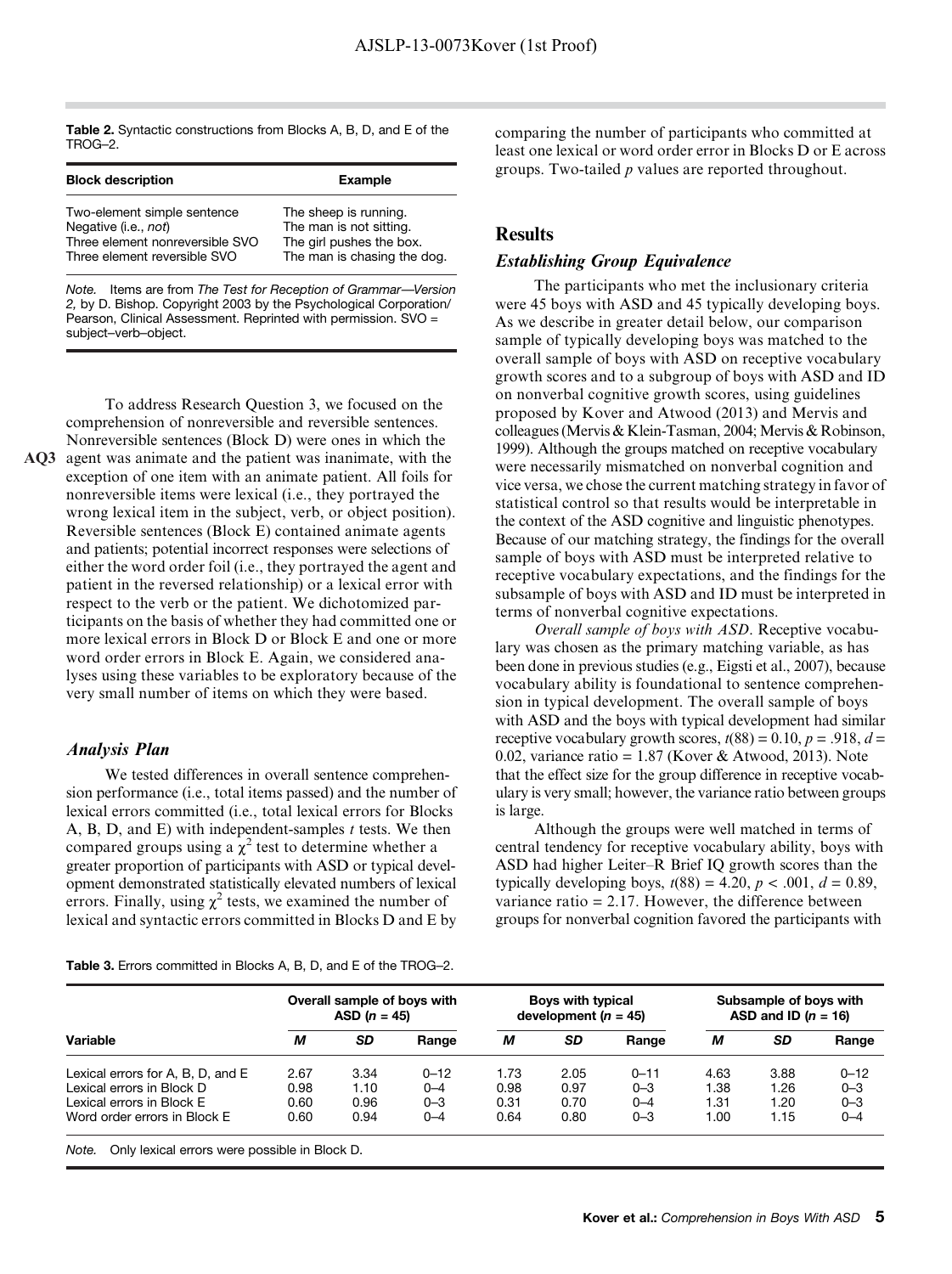ASD, meaning that any weaknesses in sentence comprehension or increased lexical errors by participants with ASD cannot be accounted for by lower nonverbal cognitive skills relative to the boys with typical development.

Subgroup comparison. We examined the performance of the subgroup of participants with ASD who had Leiter–R Brief IQs of 70 and below (i.e., at least 2 SD below the mean;  $n = 16$ ). Descriptive statistics for this subsample are presented in the far right column of Table 1. Compared to the 45 boys with typical development, these 16 boys with ASD and ID did not differ in Leiter–R Brief IO growth scores,  $t(59) = 0.40$ ,  $p = .691, d = 0.12$ , variance ratio = 0.88. Thus, these groups can be considered matched on nonverbal cognitive ability. In contrast, the subsample of participants with ASD and ID had significantly lower PPVT–4 growth scores than the boys with typical development,  $t(59) = -3.21$ ,  $p = .002$ ,  $d = -0.93$ , variance ratio = 1.30. This difference indicates a weakness in receptive vocabulary relative to nonverbal cognitive ability in the boys with ASD and ID; however, this is not unexpected given the suggestion of a relative impairment in receptive language and the relationship between vocabulary and cognition in children with ASD (Hudry et al., 2010; Kover et al., 2013).

#### Sentence Comprehension Ability

Overall sample of boys with ASD. In terms of total TROG–2 performance, boys with ASD  $(n = 45)$  and boys with typical development did not differ on total blocks passed or number of items answered correctly, indicating similar general sentence comprehension ability given their receptive vocabulary,  $t(88) = -0.42$ ,  $p = .674$ ,  $d = -0.09$ , and  $t(88) = -0.90$ ,  $p = .369$ ,  $d = -0.19$ , respectively. However, boys with ASD did have significantly lower standard scores on the TROG–2 ( $M = 66.71$ ,  $SD = 16.59$ ) than the norming population ( $M = 100$ ,  $SD = 15$ ), indicating an overall delay relative to their same-age peers,  $t(44) = -13.46$ ,  $p < .001$ ,  $d =$ –2.22. Boys with ASD also had lower standard scores relative to the subset of typically developing boys old enough (i.e., age 4 and above,  $n = 16$ ) for computation of TROG–2 standard scores,  $t(59) = 7.97$ ,  $p < .001$ ,  $d = -2.32$ .

Subsample of boys with ASD and ID. In terms of total TROG–2 performance, boys with ASD and ID  $(n = 16)$ obtained significantly lower scores than boys with typical development matched on nonverbal cognitive ability for total blocks passed and total items passed,  $t(59) = -3.20$ ,  $p = .002$ ,  $d = -0.93$ , and  $t(59) = -3.80$ ,  $p < .001$ ,  $d = -1.11$ , respectively.

#### Lexical Error Analysis: Blocks A, B, D, and E

Overall sample of boys with ASD. In terms of total lexical errors committed in Blocks A, B, D, and E, the overall sample of boys with ASD  $(n = 45)$  and boys with typical development did not differ,  $t(88) = 1.60$ ,  $p = .114$ ,  $d = 0.34$ . Of the 45 boys with ASD, however, 13 committed a statistically elevated number of lexical errors for their chronological age, whereas no typically developing boys committed a statistically elevated number of lexical errors for their chronological age. The difference between groups for the number of participants with statistically elevated numbers of lexical errors for chronological age was significant ( $p = .015$ ).

Subsample of boys with ASD and ID. The subsample of participants with ASD and ID ( $n = 16$ ) committed more lexical errors in Blocks A, B, D, and E relative to the boys with typical development,  $t(59) = 3.77$ ,  $p < .001$ ,  $d = 1.10$ . Of the 16 boys with ASD and ID, 10 committed a statistically elevated number of lexical errors for their chronological age relative to no boys with typical development ( $p < .001$ ).

After having observed increased lexical errors in boys with ASD and ID relative to typical development, we completed a qualitative analysis of their errors, following the guidelines provided in the TROG–2 manual. The qualitative error analysis focuses on the last five blocks administered to the participant. The goal of these analyses was to gain further insight into the nature of the processing strategies that the participants were bringing to bear on the task of sentence comprehension. We began with an analysis of systematic errors. According to the TROG–2 manual, *systematic errors* are defined as failing every item within a given block, indicating that the child does not understand the construction and may be trying to interpret it in terms of a more familiar syntactic frame. Of the 16 boys with ASD and ID, 12 displayed a pattern of systematic errors for at least one of the last five blocks they completed. We also summed the number of errors committed in the last five blocks completed to differentiate between what the TROG–2 manual describes as sporadic error patterns and random error patterns. According to the manual, 12 or fewer errors indicate a sporadic pattern, and 13 or more errors indicate a random pattern. A sporadic pattern suggests above-chance performance and potential processing limitations; a random pattern (i.e., one that does not differ from chance) may suggest poor knowledge of the syntactic constructions tested (Bishop, 2003). Of the 16 boys with ASD and ID, seven displayed a sporadic error pattern and nine displayed a random error pattern.

#### Nonreversible and Reversible Sentences

For nonreversible sentences, we dichotomized participants as having committed at least one lexical error or no lexical errors; for reversible sentences, we dichotomized participants in two ways: as having committed (a) at least one lexical error or no lexical errors and (b) at least one word order error or no word order errors.

Overall sample of boys with ASD. For nonreversible sentences, the number of participants who committed lexical errors did not differ between groups (25 with ASD, 27 with typical development;  $p = .670$ ). For reversible sentences, the number of boys with ASD who committed lexical errors did not differ from the comparison group (16 with ASD, 11 with typical development;  $p = .250$ ). The number of boys with ASD who committed syntactic word order errors also did not differ from the comparison group (18 with ASD, 21 with typical development;  $p = .523$ ).

Subsample of boys with ASD and ID. For nonreversible sentences, the number of participants with ASD and ID who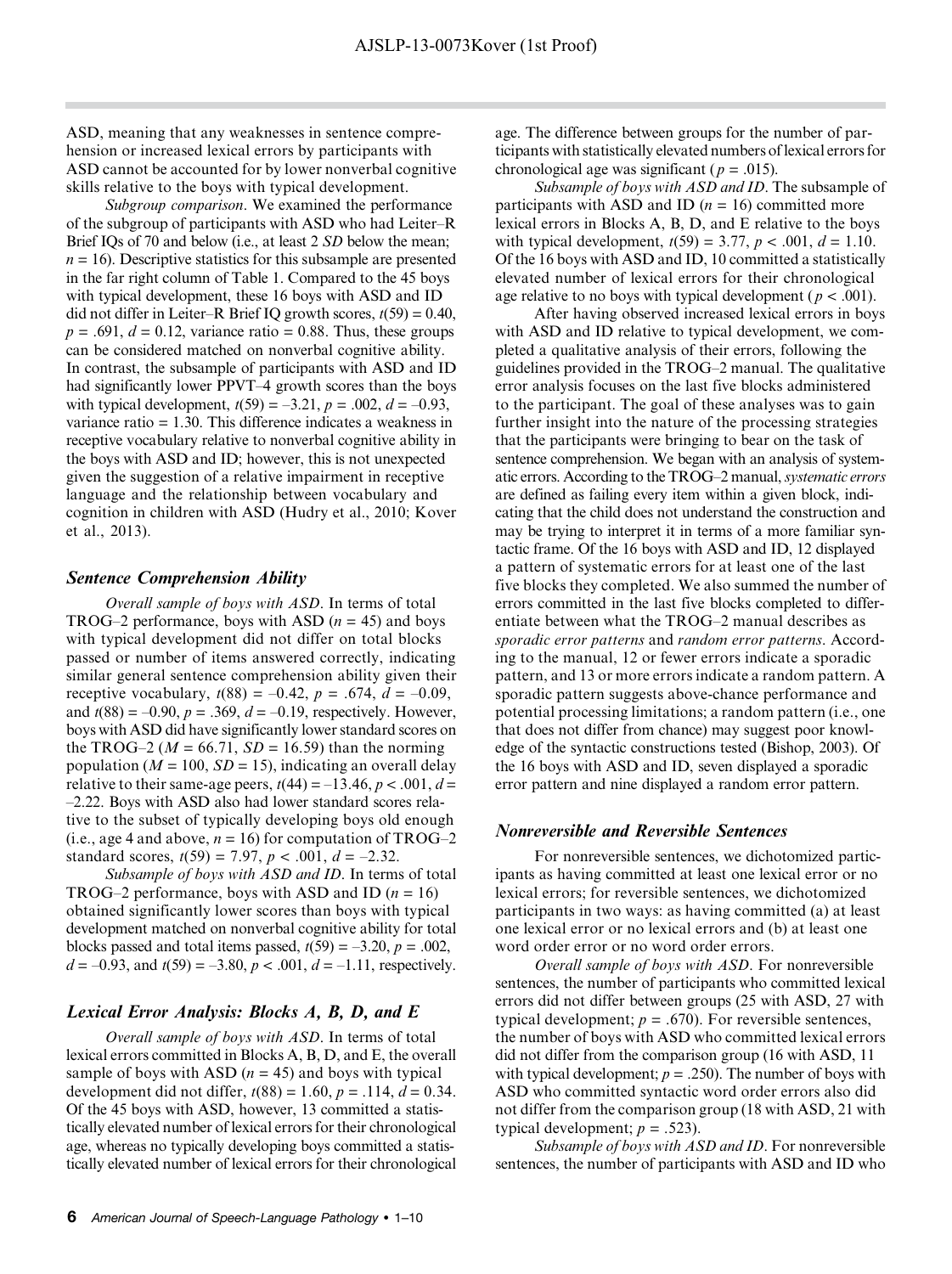committed at least one lexical error (i.e., 10) did not differ from the comparison group ( $p = .860$ ). Participants with ASD and ID also did not differ from those with typical development with respect to word order errors for reversible sentences ( $p = .277$ ). In contrast, 11 of the 16 boys with ASD and ID committed at least one lexical error during reversible sentence comprehension, leading to a significant difference from the typically developing boys ( $p = .002$ ).

#### **Discussion**

This study was designed to examine the extent of delay in sentence comprehension for boys with ASD relative to younger typically developing boys. We were also interested in the types of errors committed by boys with ASD and the implications of those types of errors for understanding underlying deficits. In our sample, variability among boys with ASD was large, with scores ranging from impaired to typical for receptive vocabulary, nonverbal cognition, and sentence comprehension. We view this heterogeneity as representative of the disorder and a strength of the study.

#### Sentence Comprehension

Sentence comprehension was delayed in the overall sample of boys with ASD, as evidenced by standard scores lower than their chronological age peers in the norming population as well as the subset of typically developing boys in the comparison group for whom standard scores could be computed. However, the overall sample of boys with ASD and younger typically developing boys matched on receptive vocabulary did not differ in their overall performance on the TROG–2 in terms of raw scores for blocks passed or items answered correctly. This differs from Prior and Hall's (1979) findings. In contrast, the subgroup of boys with ASD and ID passed fewer blocks and answered fewer items correctly than the younger typically developing boys. Taken together, these findings indicate a weakness in sentence comprehension relative to nonverbal cognition for boys with ASD and ID, but not relative to receptive vocabulary when considering a broader range of the ASD phenotype. We should emphasize that vocabulary is an area of weakness for children with ASD relative to age expectations on average (Charman, Drew, Baird, & Baird, 2003); thus, we are suggesting not that sentence comprehension is a strength for boys with ASD but rather that impairments in this domain do not exceed receptive vocabulary expectations. Future longitudinal research is needed to gain an understanding of the emergence and trajectory of sentence comprehension skills across individuals with ASD.

#### Errors in Comprehension

To address the potential interplay between vocabulary and syntax in language comprehension, we examined the number of lexical errors committed during the interpretation of a subset of sentences, including simple two-element sentences,

negatives, and three-element nonreversible and reversible sentences. We found that boys with ASD and ID incorrectly chose more lexical foils than did nonverbal cognition–matched typically developing boys; the overall sample of boys with ASD did not differ from the comparison group of typically developing boys in the number of lexical foils chosen. However, both the overall sample of boys with ASD and the sample of boys with ASD and ID included more boys who made a statistically elevated number of lexical errors for chronological age than did the comparison group. On the whole, given their receptive vocabulary ability, many participants from the overall sample of boys with ASD displayed some success in avoiding lexical distractors in support of sentence comprehension. Boys with ASD and ID either did not have the necessary lexical knowledge for sentence comprehension or were not able to use their extant lexical knowledge effectively.

Additional research on language development in children with ASD and ID is warranted considering that language abilities may be influenced by different foundational skills than for children with unimpaired cognitive skills (van der Schuit, Segers, van Balkom, & Verhoeven, 2011). Indeed, van der Schuit et al. (2011) found that vocabulary knowledge was related to both concurrent and later syntactic knowledge in children with ID, but the relationship between vocabulary and syntactic knowledge was not significant for 4- and 5-year-old typically developing children, matched on chronological age. They suggested that children with ID demonstrate a prolonged reliance on lexical knowledge to facilitate syntactic performance. Eigsti et al. (2011) also highlighted that language acquisition in children with ASD might be driven by a protracted developmental pattern such that biases or mechanisms for learning come into play later than would be expected on the basis of typical development or nonverbal cognition. The possibility that a stronger foundation of lexical abilities is needed to support sentence comprehension in children with ID, including those with ASD, relative to typical development is worthy of further research.

An alternative explanation is that boys with ASD and ID were challenged to a greater degree than boys with typical development matched on nonverbal cognition in terms of the processing demands of the TROG–2, including demands on memory and attention. The TROG–2 manual indicates that poor performance due to lexical errors could indicate more difficulty with memory or attention than syntactic comprehension per se; however, the TROG–2 was not designed to differentiate between impaired processing, on the one hand, and lexical and syntactic impairments on the other. Thus, the qualitative analysis of errors on the last five blocks completed by each boy with ASD and ID can only hint at the reasons for their poorer performance and increased lexical errors. Approximately half of the boys with ASD and ID displayed sporadic errors, indicative of processing limitations, whereas half displayed random errors, indicative of poor interpretation of the syntactic constructions being tested. Two thirds of these boys systematically failed all items of at least one block, also indicating a lack of mastery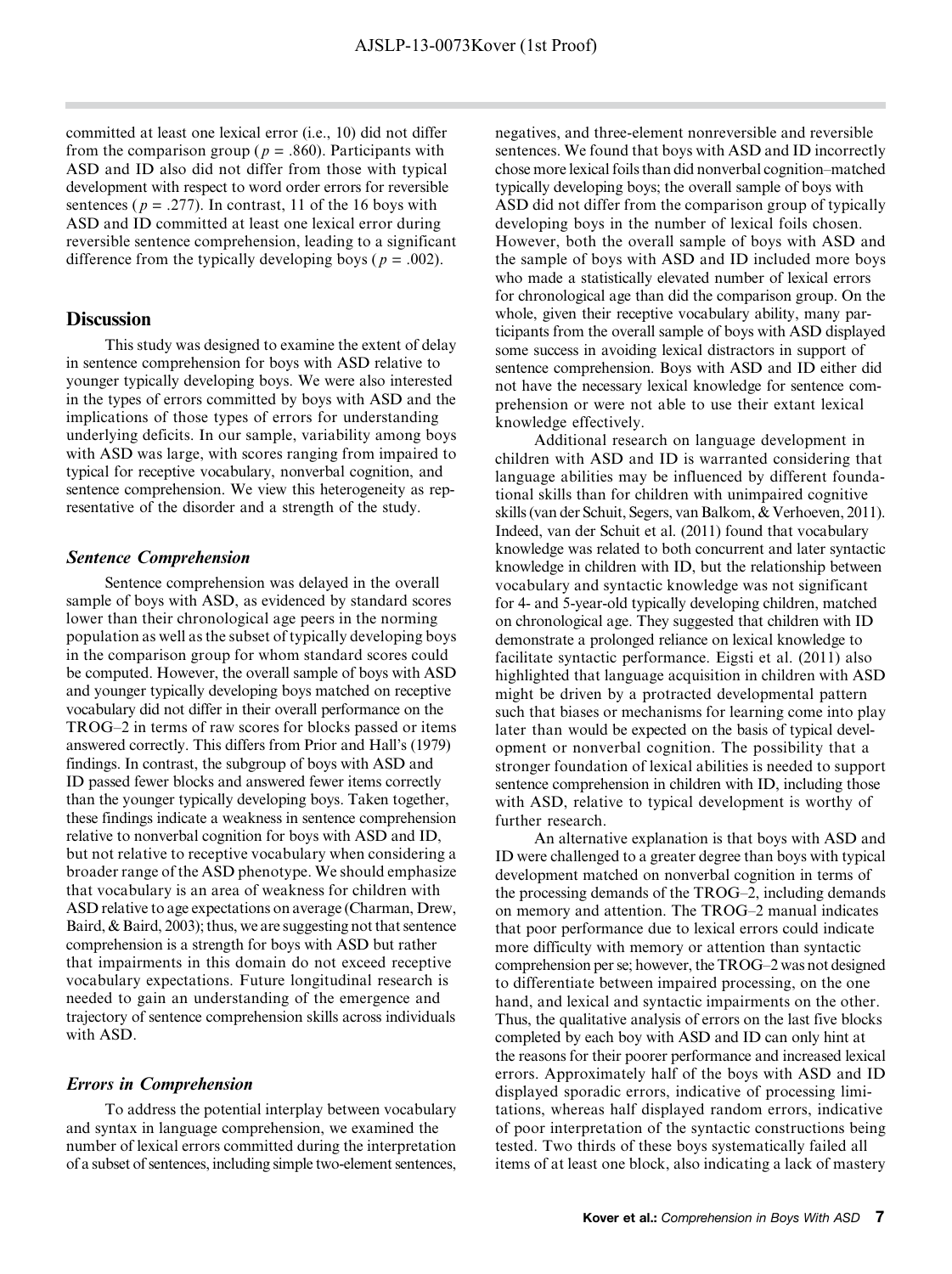for some constructions. On the basis of our results, we can conclude that boys with ASD and ID have weaker sentence comprehension and increased lexical errors than expected based on their nonverbal cognitive ability. A lack of syntactic knowledge and processing limitations contributed to their problems, although the relative contributions of these factors may differ across individuals and syntactic constructions. Pending future research, optimally integrating lexical and syntactic information during sentence comprehension might be an appropriate target for language interventions for children with ASD and ID.

#### Errors for Nonreversible and Reversible Sentences

In exploratory analyses we found that the subgroup of boys with ASD and ID were more likely to commit at least one lexical error during the comprehension of reversible sentences than were boys with typical development; this was not true for nonreversible sentences or for the overall sample of boys with ASD. Reversible SVO sentences present high processing demands because of the need to use syntactic knowledge about word order to distinguish between the correct interpretation and an incorrect interpretation involving the same lexical items but reversed word order (e.g., "The man is chasing the dog" vs. "The dog is chasing the man"). As also suggested by our findings of an increased overall number of lexical errors in boys with ASD and ID, children with ASD may revert to less advanced comprehension strategies (e.g., failing to use lexical knowledge), in particular during reversible sentence comprehension, leading to lexical errors (Tager-Flusberg, 1981).

It is interesting that neither the overall group with ASD nor the subgroup of boys with ASD and ID differed from typically developing boys in rate of word order errors. These findings are in line with the notion that children with ASD are able to use syntactic knowledge to support comprehension

AQ4 (Paul et al., 1988; Swensen, 2007; Tager-Flusberg, 1981). The finding that boys with ASD and ID had overall impaired sentence comprehension and more lexical errors, especially on reversible SVO comprehension, could be taken to align with the proposal that deficits in declarative learning and memory create linguistic challenges for this subgroup of children with ASD by negatively affecting lexical development (Boucher, Mayes, & Bigham, 2008). Declarative (explicit, associative) memory is that which is accompanied by a feeling of effortful recollection and includes semantic and episodic memory (Boucher et al., 2008). Boucher et al. (2008) hypothesized that impaired comprehension and semantic knowledge result from limited categorical world knowledge due to declarative memory deficits in the form of poor integration of episodic memories. Children with ASD and ID may adequately acquire words and apply word knowledge on simple tests of receptive vocabulary, such as the PPVT–4, but fail to generalize or use that knowledge across tasks, perhaps especially when lexical and syntactic processing must be integrated (Boucher et al., 2008). The effects of memory and learning impairments associated with the declarative system on language development are in need of

regarding this topic, experimental tasks are needed to test whether children with ASD or subgroups of children with ASD have difficulty integrating lexical and syntactic knowledge and whether such difficulty may be exacerbated by and detectable only in the context of syntactically challenging constructions, such as reversible sentences. Limitations and Future Directions Despite its strengths, this study has several limitations.

further research, including how these impairments affect the integration of knowledge across language domains (Boucher, 2012). Given the exploratory nature of our findings

Although the comparison groups were well matched in terms of central tendency, there was more variability in receptive vocabulary scores among participants with ASD in the overall sample than among those with typical development. This heterogeneity in levels of language ability among the participants with ASD is an asset in terms of representation and generalization; however, it also challenges researchers to find appropriate comparison groups who might still be considered "typically developing." Furthermore, our subgroup of participants with ASD and ID was small and matched to the comparison group on a different cognitive dimension (i.e., nonverbal cognition) than was the overall sample (i.e., receptive vocabulary). It is important to note that we cannot distinguish between the possibility that lexical errors occurred because of limitations with memory or attention rather than lexical knowledge per se because the study did not include measures of processing, such as phonological memory. Nonetheless, this work provides the basis for future studies that can address the developmental trajectories of sentence comprehension in children with ASD as it relates to lexical and syntactic knowledge. Connecting what is known about explicit and implicit learning in individuals with ASD (Barnes et al., 2008; Mayo & Eigsti, 2012; Watanabe, Ikeda, & Miyao, 2010) to the profiles of language impairment associated with ASD and ASD and ID will also be important in future research.

#### **Conclusion**

This study yields insight into the comprehension difficulties of children with ASD. In particular, these findings serve as initial work in systematically examining lexical errors in the context of sentence comprehension in individuals with ASD and ID, a population on which very little research on language development has been conducted. In the face of high linguistic demands, syntactic knowledge might be used as a foundation for comprehension by children with ASD. If the current findings are replicated with experimental measures, appropriate targets for language intervention for children with ASD may include improving attention to lexical items and increasing use of lexical knowledge. We have drawn attention to the fact that aspects of sentence processing beyond syntactic knowledge, perhaps including lexical abilities, are likely to be critical components of language comprehension processes for children with ASD.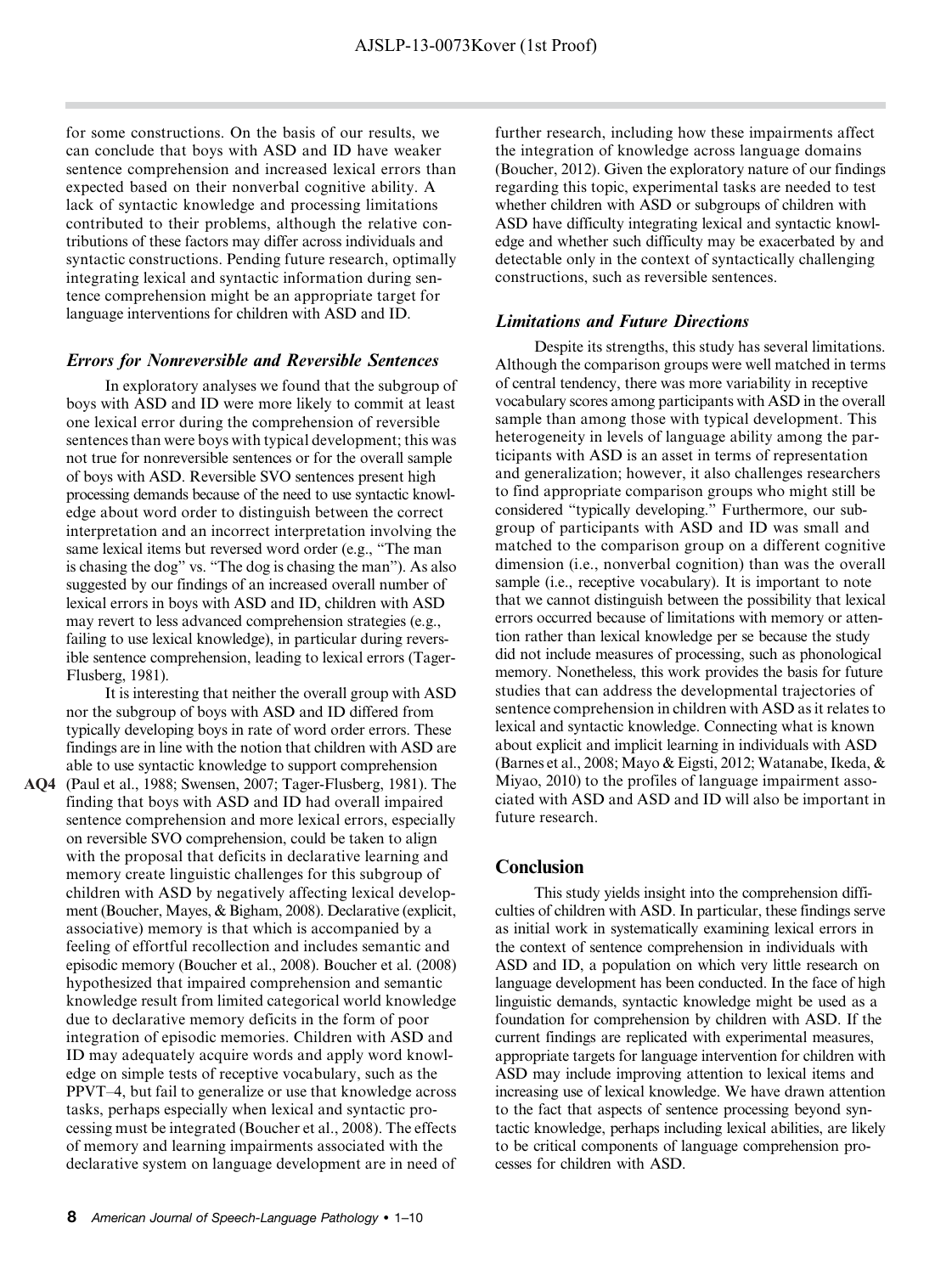#### Acknowledgments

This work was supported by National Institutes of Health Grants R01 HD054764, awarded to Leonard Abbeduto; P30HD03352, awarded to the Waisman Center; F31 DC010959, awarded to Sara T. Kover; and T32 DC05359, awarded to Susan Ellis Weismer. Preliminary results were presented at the 2012 International Meeting for Autism Research in Toronto, Ontario, Canada. Randi J. Hagerman has received funding from Novartis, Roche Pharmaceuticals, Curemark, and Seaside Therapeutics. Leonard Abbeduto has received funding from Roche Pharmaceuticals. We are indebted to the participants and their families for their time and dedication. We also thank Susan Harris, Beth Goodlin-Jones, David Benjamin, Susen Schroeder, Sara Armson, Claire Hauser, and Cecilia Compton Arber for their assistance with data collection.

#### References

- American Psychiatric Association. (2013). Diagnostic and statistical manual of mental disorders (5th ed.). Washington, DC: Author.
- Barnes, K. A., Howard, J. H., Jr., Howard, D. V., Gilotty, L., Kenworthy, L., Gaillard, W. D., & Vaidya, C. J. (2008). Intact implicit learning of spatial context and temporal sequences in childhood autism spectrum disorder. Neuropsychology, 22, 563–570.
- Bates, E., Dale, P. S., & Thal, D. J. (1995). Individual differences and their implications for theories of language development. In P. Fletcher & B. MacWhinney (Eds.), Handbook of child language (pp. 96–151). Oxford, United Kingdom: Basil Blackwell.
- Bishop, D. (2003). The Test for Reception of Grammar-Version 2. London, United Kingdom: The Psychological Corporation.
- Boucher, J. (2012). Research review: Structural language in autistic spectrum disorder—Characteristics and causes. Journal of Child Psychology and Psychiatry, 53, 219–233.
- Boucher, J., Mayes, A., & Bigham, S. (2008). Memory, language, and intellectual ability in low-functioning autism. In J. Boucher & D. M. Bowler (Eds.), Memory in autism (pp. 268–289). Cambridge, United Kingdom: Cambridge University Press.
- Bryson, S. E., Bradley, E. A., Thompson, A., & Wainwright, A. (2008). Prevalence of autism among adolescents with intellectual disabilities. Canadian Journal of Psychiatry, 53, 449–459.
- Chakrabarti, S., & Fombonne, E. (2001). Pervasive developmental disorders in preschool children. Journal of the American Medical Association, 285, 3093–3099.
- Charman, T., Drew, A., Baird, C., & Baird, G. (2003). Measuring early language development in preschool children with autism spectrum disorder using the MacArthur Communicative Development Inventory (Infant Form). Journal of Child Language, 30, 213–236.
- Corsello, C., Hus, V., Pickles, A., Risi, S., Cook, E. H., Jr., Leventhal, B. L., & Lord, C. (2007). Between a ROC and a hard place: Decision making and making decisions about using the SCQ. Journal of Child Psychology and Psychiatry, 48, 932–940.
- De Bildt, A., Sytema, S., Ketelaars, C., Kraijer, D., Mulder, E., Volkmar, F., & Minderaa, R. (2004). Interrelationship between Autism Diagnostic Observation Schedule—Generic (ADOS–G), Autism Diagnostic Interview—Revised (ADI–R), and the Diagnostic and Statistical Manual of Mental Disorders (DSM–  $IV-TR$ ) classification in children and adolescents with mental retardation. Journal of Autism and Developmental Disorders, 34, 129–137.
- De Giacomo, A., & Fombonne, E. (1998). Parental recognition of developmental abnormalities in autism. European Child + Adolescent Psychiatry, 7, 131–136.
- Dockrell, J. E., Lindsay, G., & Palikara, O. (2011). Explaining the academic achievement at school leaving for pupils with a history of language impairment: Previous academic achievement and literacy skills. Child Language Teaching and Therapy, 27, 223–237.
- Dunn, L. M., & Dunn, D. M. (2007). Peabody Picture Vocabulary Test—Fourth Edition. Minneapolis, MN: Pearson Assessments.
- Eigsti, I.-M., & Bennetto, L. (2009). Grammaticality judgments in autism: Deviance or delay. Journal of Child Language, 36, 999–1021.
- Eigsti, I.-M., Bennetto, L., & Dadlani, M. B. (2007). Beyond pragmatics: Morphosyntactic development in autism. Journal of Autism and Developmental Disorders, 37, 1007–1023.
- Eigsti, I. M., de Marchena, A. B., Schuh, J. M., & Kelley, E. (2011). Language acquisition in autism spectrum disorders: A developmental review. Research in Autism Spectrum Disorders, 5, 681–691.
- Ellis Weismer, S., Lord, C., & Esler, A. (2010). Early language patterns of toddlers on the autism spectrum compared to toddlers with developmental delay. Journal of Autism and Developmental Disorders, 40, 1259–1273.
- Gleitman, L. (1990). The structural sources of verb meaning. Language Acquisition, 1, 3–55.
- Hudry, K., Leadbitter, K., Temple, K., Slonims, V., McConachie, H., Aldred, C., ... Charman, T. (2010). Preschoolers with autism show greater impairment in receptive compared with expressive language abilities. International Journal of Language & Communication Disorders, 45, 681–690.
- Kim, Y. S., Leventhal, B. L., Koh, Y.-J., Fombonne, E., Laska, E., Lim, E.-C.,  $\dots$  Lee, H. (2011). Prevalence of autism spectrum disorders in a total population sample. American Journal of Psychiatry, 168, 904–912.
- Kover, S. T., & Atwood, A. K. (2013). Establishing equivalence: Methodological progress in group-matching design and analysis. American Journal on Intellectual and Developmental Disabilities, 118, 3–15.
- Kover, S. T., McDuffie, A., Hagerman, R., & Abbeduto, L. (2013). Receptive vocabulary in boys with autism spectrum disorder: Cross-sectional developmental trajectories. Journal of Autism and Developmental Disorders, 43, 2696–2709.
- Lord, C., Rutter, M., DiLavore, P., & Risi, S. (2002). Autism Diagnostic Observation Schedule. Los Angeles, CA: Western Psychological Services.
- Maljaars, J., Noens, I., Scholte, E., & van Berckelaer-Onnes, I. (2012). Language in low-functioning children with autistic disorder: Differences between receptive and expressive skills and concurrent predictors of language. Journal of Autism and Developmental Disorders, 42, 2181–2191.
- Mayo, J., & Eigsti, I. M. (2012). A comparison of statistical learning in school-aged children with high functioning autism and typically developing peers. Journal of Autism and Developmental Disorders, 42, 2476–2485.
- McDuffie, A., Kover, S. T., Hagerman, R., & Abbeduto, L. (2013). Investigating word learning in Fragile x syndrome: A fastmapping study. Journal of Autism and Developmental Disorders, 43, 1676–1691.
- Mervis, C. B., & Klein-Tasman, B. P. (2004). Methodological issues in group-matching designs: Alpha levels for control variable comparisons and measurement characteristics of control and target variables. Journal of Autism and Developmental Disorders, 34, 7–17.
- Mervis, C. B., & Robinson, B. F. (1999). Methodological issues in cross-syndrome comparisons: Matching procedures, sensitivity (Se) and specificity (Sp). Monographs of the Society for Research in Child Development, 64, 115–130.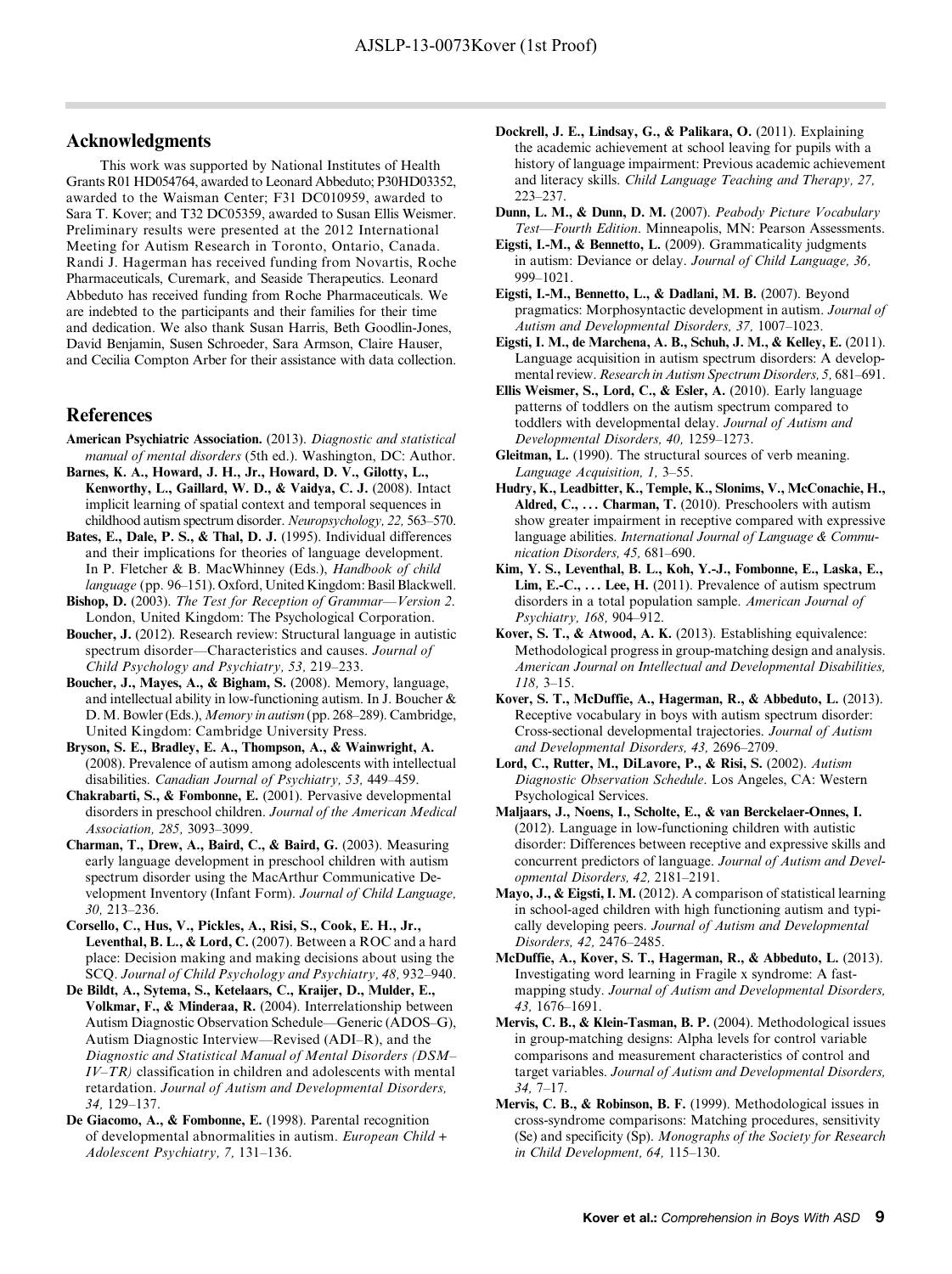- Naigles, L. (1990). Children use syntax to learn verb meanings. Journal of Child Language, 17, 357–374.
- Naigles, L., Kelty, E., Jaffery, R., & Fein, D. (2011). Abstractness and continuity in the syntactic development of young children with autism. Autism Research, 4, 422–437.
- Oakes, A., Kover, S. T., & Abbeduto, L. (2013). Language comprehension profiles of young adolescents with Fragile X syndrome. American Journal of Speech-Language Pathology, 22, 615–626.
- Park, C. J., Yelland, G. W., Taffe, J. R., & Gray, K. M. (2012). The relationship between language skills, adaptive behavior, and emotional and behavior problems in pre-schoolers with autism. Journal of Autism and Developmental Disorders, 42, 2761–2766.
- Paul, R., Fischer, M. L., & Cohen, D. J. (1988). Sentence comprehension strategies in children with autism and specific language disorders. Journal of Autism and Developmental Disorders, 18, 669–679.
- Prior, M. R., & Hall, L. C. (1979). Comprehension of transitive and intransitive phrases by autistic, retarded, and normal children. Journal of Communication Disorders, 12, 103–111.
- Roberts, J. A., Rice, M. L., & Tager-Flusberg, H. (2004). Tense marking in children with autism. Applied Psycholinguistics, 25, 429–448.
- Roid, G., & Miller, L. (1997). Leiter International Performance Scale—Revised. Wood Dale, IL: Stoelting.
- Rutter, M., Le Couteur, A., & Lord, C. (2003). Autism Diagnostic Interview—Revised. Los Angeles, CA: Western Psychological Services.
- Swensen, L. D., Kelley, E., Fein, D., & Naigles, L. R. (2007). Processes of language acquisition in children with autism: Evidence from preferential looking. Child Development, 78, 542–557.
- Tager-Flusberg, H. (1981). Sentence comprehension in autistic children. Applied Psycholinguistics, 2, 5–24.
- Thomas, M. S., Annaz, D., Ansari, D., Scerif, G., Jarrold, C., & Karmiloff-Smith, A. (2009). Using developmental trajectories to understand developmental disorders. Journal of Speech, Language, and Hearing Research, 52, 336–358.
- van der Schuit, M., Segers, P., van Balkom, L., & Verhoeven, L. (2011). How cognitive factors affect language development in children with intellectual disabilities. Research in Developmental Disabilities, 32, 1884–1894.
- Watanabe, K., Ikeda, H., & Miyao, M. (2010). Learning efficacy of explicit visuomotor sequences in children with attention-deficit/ hyperactivity disorder and Asperger syndrome. Experimental Brain Research, 203, 233–239.